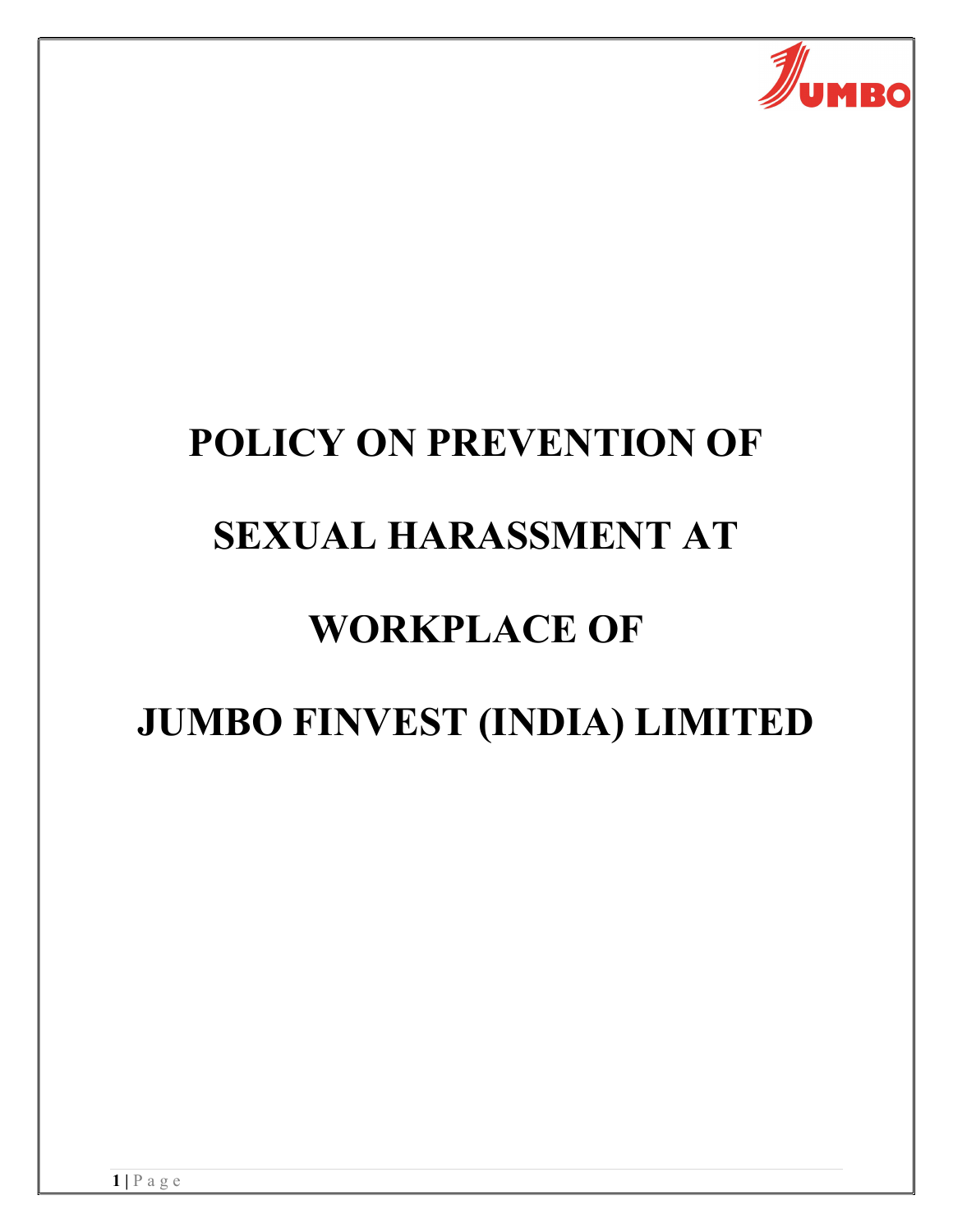

### INTRODUCTION

Jumbo Finvest (India) Limited (herein after known as "the Company") strives for competitive excellence and is committed to lawful and ethical conduct and adhering to the company's values which include Integrity, honesty and respect for people.

The Company is committed to providing a safe and conducive work environment to its employees and expects them to combine "Expertise with responsibility". Towards this, it is essential that each employee deal with his or her colleagues and third parties with full respect and understand that his/ her behaviour will be attributed to the company and can affect its reputation.

Harassment of any kind including sexual harassment is forbidden. Every employee has the right to be protected against harassment, regardless of whether the accused considers his/her own behaviour to be normal or acceptable and of whether the harassed person has the opportunity to avoid the harassment. The Company is committed to providing a work environment free of sexual harassment. Sexual harassment is a form of workplace harassment of a sexual nature that affects the dignity of men and women at work.

The Company has a goal to ensure a safe, secure and congenial work environment where employees, associates and partners will deliver their best without any inhibition, threat or fear. Accordingly, the Company has adopted this Policy on Sexual Harassment at Workplace (Prevention, Prohibition and Redressal) (this "Policy"), the goals of which are (a) spreading awareness about the causes and consequences of sexual harassment at workplace and (b) prohibiting, preventing and deterring the commission of acts of sexual harassment at workplace. This Policy provides the procedure for the Redressal of Complaints pertaining to sexual harassment.

### OBJECTIVES OF THE POLICY

To fulfill the directive of the Supreme Court of India enjoining all employers to develop and Implement a policy against sexual harassment of women at the work place to uphold employees Right to Protection against Sexual Harassment and the Right to Livelihood and towards that end for the prevention and redressal of Sexual Harassment of employees.

To establish a mechanism for the prevention, prohibition and redress of sexual harassment of employees employed by the Company.

To actively promote a social, physical and psychological environment that will raise awareness about and deter acts of sexual harassment of employees.

To undertake all necessary and reasonable steps including the constitution of appropriate committees for purposes of gender sensitization and to conduct enquiries into complaints of Sexual harassment.

To uphold the commitment of the Company to provide an environment free of discrimination and violence against women.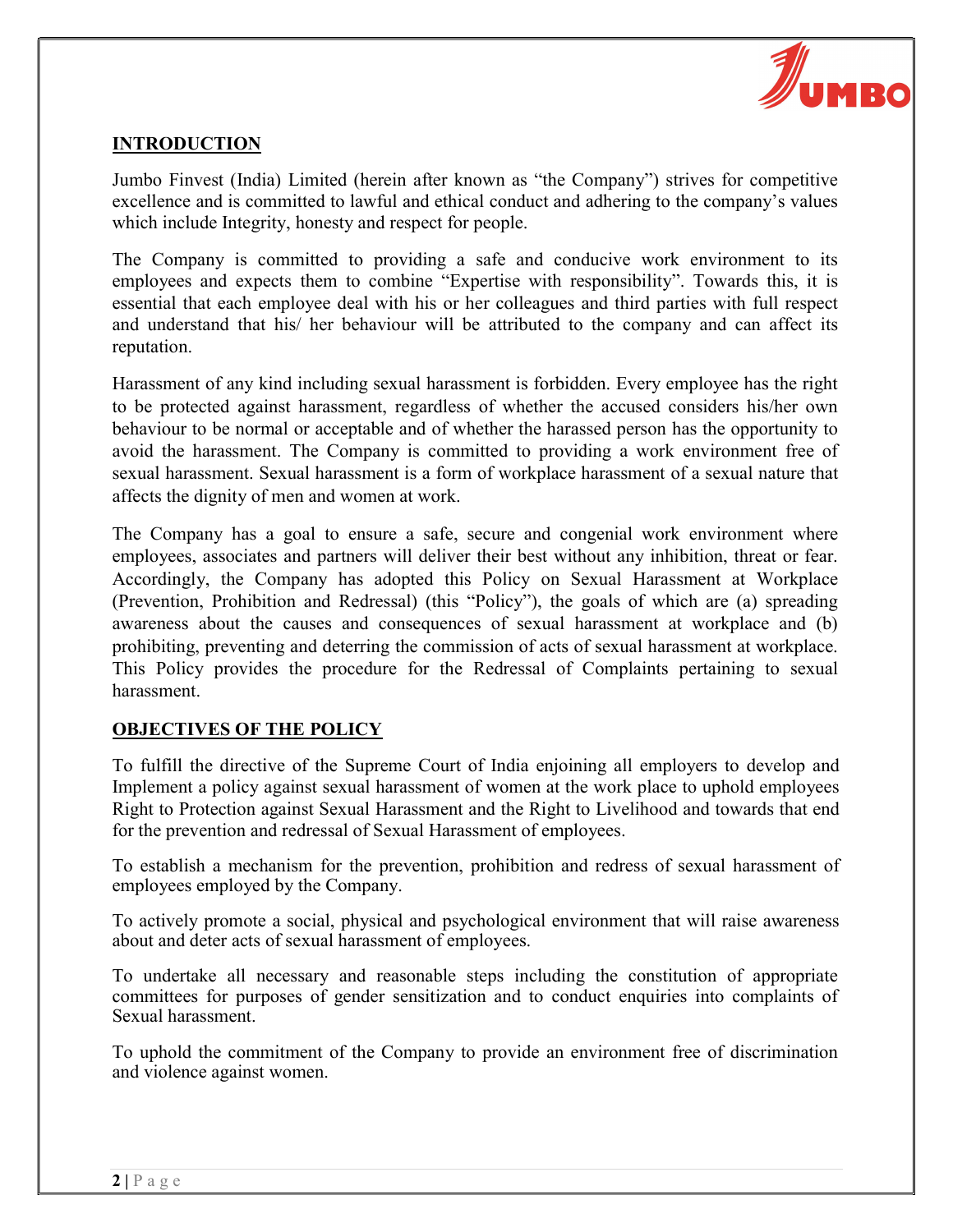

#### SCOPE & APPLICABILITY

This Policy applies to (a) all the employees, workers and trainees (whether in the office premises or outside while on assignment) of the company and (b) all employees, regardless of their position, including those on contract and sub-contract work with the Company and covers sexual harassment by the Company employees of anyone connected with the company business such as vendors and visitors.

Where the Company employee is subject to sexual harassment by a third party or outsider while such employee is on official duty, the Company will take all necessary and reasonable steps to assist the affected person in terms of support and preventive action.

This Policy covers harassment of women by men, of men by women or between the same sexes.

Harassment is unlawful irrespective of who is involved in the behaviour.

This Policy is not restricted to the Company premises but extends to all locations wherever the Company employees have occasion to interact on company matters or engage in networking including, in vehicles, third party premises, off site where company meetings are held, social networking sites like Facebook, Twitter & other professional networking sites, like Linkedin; provided that this Policy does not apply when employees decide to meet outside of the Company office location of their own accord and for personal reasons.

#### DEFINITIONS FOR PURPOSE OF THIS POLICY

Management shall mean the Management of Jumbo Finvest (India) Limited & Internal Complaints Committee (ICC) shall mean the committee formed under the Sexual Harassment of Women at Workplace (Prevention, Prohibition and Redressal) Act-2013.

Sexual Harassment shall mean any of the following:

- $\checkmark$  When submission to unwelcome sexually determined behaviour such as sexual advances, requests for sexual favours, and verbal or physical conduct of a sexual nature, are explicitly or implicitly made a term or condition of teaching/guidance, education, employment, participation or evaluation of an employee's engagement in the Company.
- $\checkmark$  When unwelcome sexually determined behaviour, including but not limited to, sexual advances, physical and /or verbal or non-verbal or conduct, such as loaded comments, remarks or jokes, letters, phone calls, SMS or emails, gestures, exhibition of pornography, lurid stares, physical contact, stalking, sounds or display of a derogatory nature have the purpose and/or effect of interfering with an employee's work or academic performance or of creating an intimidating, hostile or offensive employment, educational or living environment.
- $\checkmark$  When an employee uses with a sexual purpose, the body or any part of it or any object as an extension of the body in relation to other employee without his/her consent or against his/her will, such conduct will amount to sexual assault.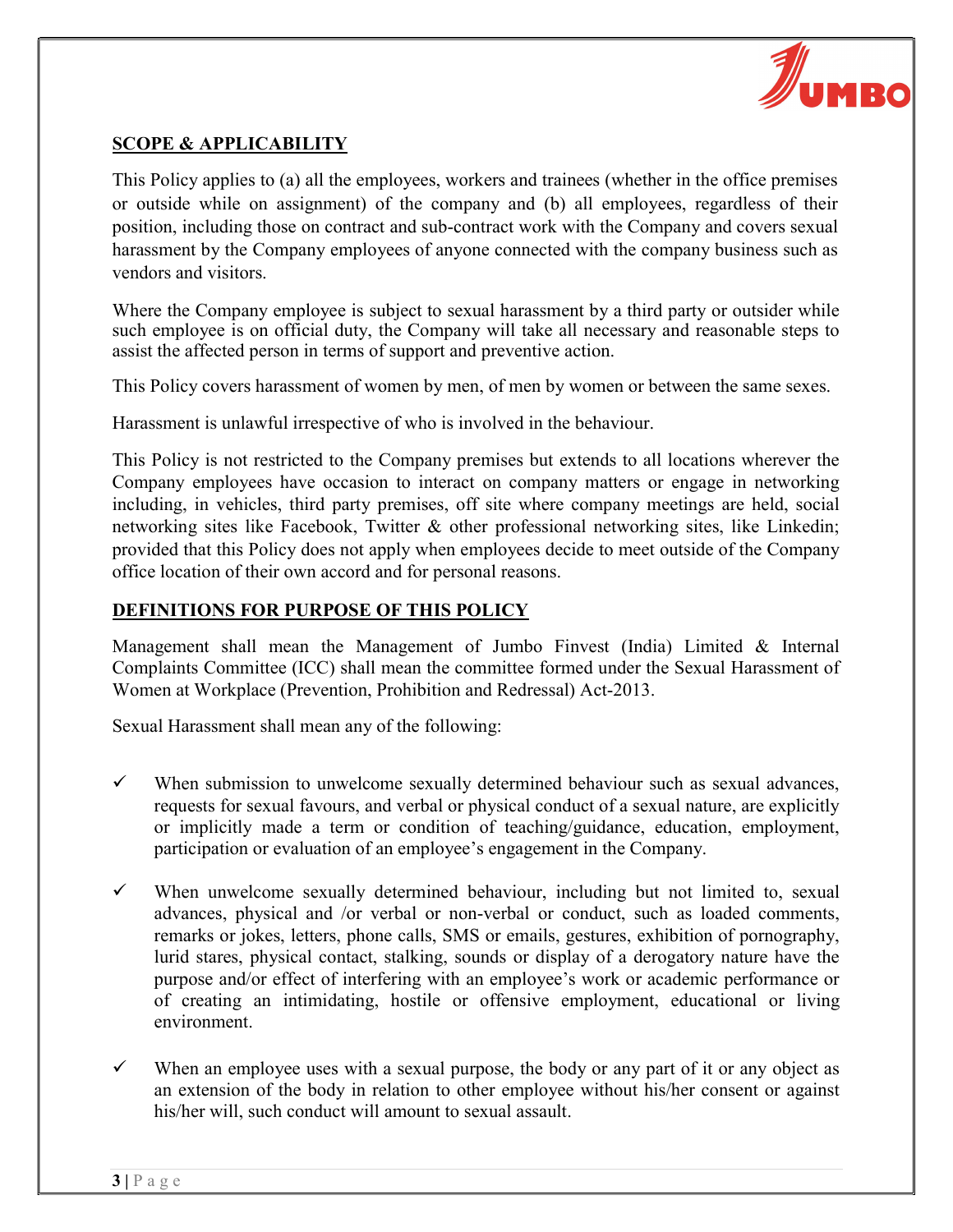

 $\checkmark$  Bullying is any intimidating or insulting behaviour which makes any employee feel vulnerable, humiliated and/or threatened. Legitimate and constructive criticism of an employee's performance or behaviour or reasonable requests made of employees in the course of their employment will not constitute bullying.

Any behaviour that falls in the list below or has the same impact as any of the listed item, on an employee:

- Any taunting snide remarks based on sex (including pregnancy, childbirth or related medical condition), sexual orientation, gender identity, marital status or personal Appearance.
- Phone calls or electronic messages that is abusive or offensive to employees and are remarks based on sex.
- Intrusive questions about sexual activity, tales of sexual exploits, comments about People's bodies or asking irrelevant personal questions of a sexual nature to an employee.
- Repetitive unwanted advances (requests for dates or social contact) towards someone or displaying of books, photographs, paintings, films, pamphlets, packages, etc. containing 'indecent representation of women/men'.
- Viewing or sharing through letters, phone calls, electronic instant messaging or e-mail messages any pornographic posters, Internet sites, cartoons or drawings of sexual nature.
- Telling of lewd jokes, offensive language, singing vulgar songs, etc.
- Offensive gestures, staring, leering or whistling with the intention to insult or discomfort someone or another who may hear or see such behaviour.
- Intentional touching of the body that makes a person uncomfortable. Any displays of affection that can make others uncomfortable or are inappropriate at the workplace even if the recipient welcomes it; or Indecent exposure.

Sexual harassment is emotionally abusive and creates an unhealthy, unproductive atmosphere at the workplace. Sexual harassment cases can be classified into two categories - quid pro quo and creation of a hostile working environment:

- Under the quid pro quo (meaning- this for that) form of harassment, a person or authority, usually the superior of the victim, demands sexual favours for getting or keeping a job benefit and threatens to fire the employee if the conditions are not met.
- A hostile work environment arises when a co-worker or supervisor creates a work environment through verbal or physical conduct that interferes with another co-worker's job performance or creates the workplace atmosphere that is intimidating, hostile, Offensive or humiliating and experienced as an attack on personal dignity.
- However, an employee who is sexually harassed can complain about the same even if there is no adverse job consequence.

# EMPLOYEE'S RIGHT AND RESPONSIBILITY UNDER THIS POLICY

Any employee who believes he or she has been the target of sexual harassment is encouraged to inform the offending person orally or in writing that such conduct is unwelcome and offensive and must stop.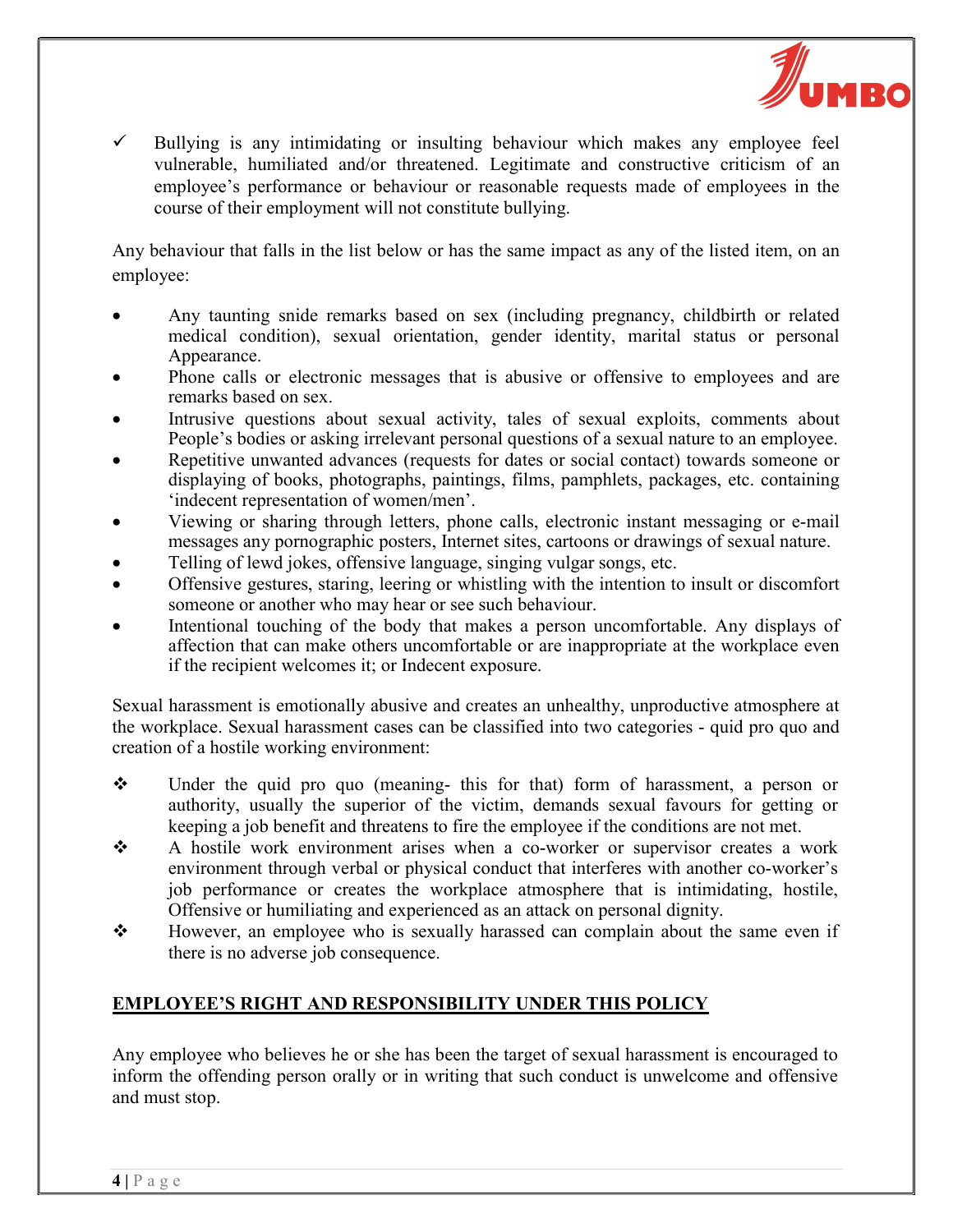

If the employee does not wish to communicate directly with the offending person, or if such communication has been ineffective, the employee has multiple avenues for reporting allegations of sexual harassment and/or pursuing resolution.

Subject to the reporting procedures set forth hereunder, employees are encouraged to report the unwelcome conduct as soon as possible to a responsible department or Company official. It is usually most effective although it is not required that the official be within the employee's supervisory chain.

Responsible department officials include first- or second-line supervisors, the offending person's supervisor, or any Executive Committee members at the Company's corporate office.

In addition to reporting sexual harassment concerns to a responsible department official, employees who believe they have been subjected to sexual harassment may elect to pursue resolution in several ways, including through mediation, which is an informal way to resolve office problems using a trained mediator who facilitates communication between the parties to the dispute.

If an employee chooses to attempt resolution through mediation, management is obligated by this Policy to send a representative to the table. If a resolution is not reached, the parties may continue to pursue their rights in any other appropriate forum. Employees may ask for the assistance of a mediator by contacting the Company's management.

### COMPOSITION OF INTERNAL COMPLAINTS COMMITTEE

A "Complaints Committee", a special Committee is formed with following members as a part of the complaint mechanism:

- 1. Ms. Iti Gupta, Associate Vice President (Presiding Officer)
- 2. Ms. Dipti Naruka, Sr. Ops. Officer (Member)
- 3. Mr. Gopal Singh Rathore, Legal Head (Member)
- 4. Mr. Vishan Singh Rajput, HR Manager (Member)

It has been decided to appoint Ms. Iti Gupta, Associate Vice President as Head of Complaints Committee. At H.O. and each branch, woman employees can directly file complaints to Complaint Committee. The Complaints Committee will make quarterly report to Board of the Directors and annual report to the Government department concerned of the complaints and action taken by Committee.

### DEALING WITH THE COMPLAINT

#### The Reporting Process:

Any employee who is the recipient of behaviour that can reasonably be construed as constituting sexual harassment is expected to report the same at the earliest. A written complaint relating to sexual harassment shall be lodged within 3 months from the date of the alleged offence to the IC giving details of the incident.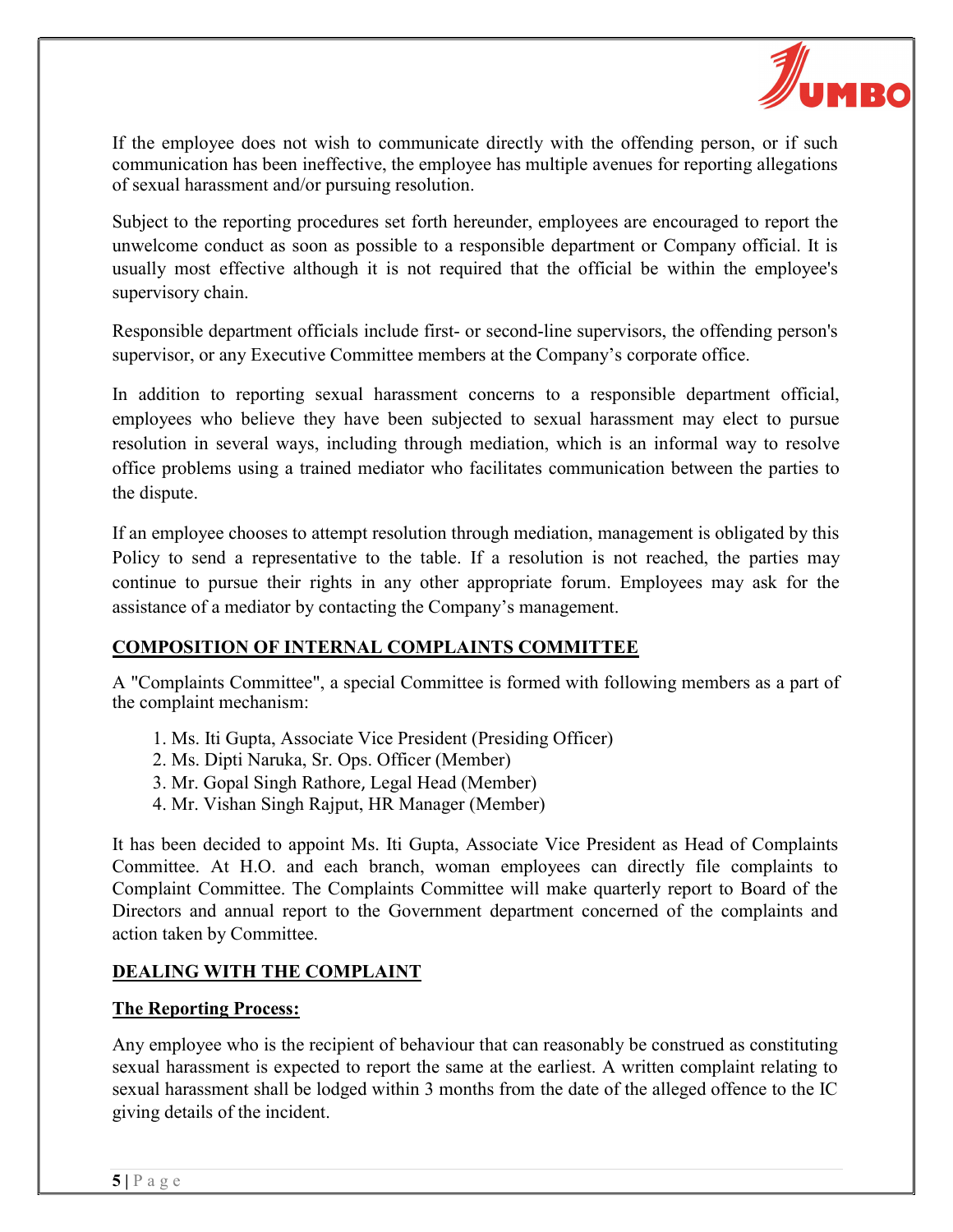

Any delay in reporting must be explained to the IC with sufficient cause. If an employee knows of or suspects the occurrence of such harassment to anyone else, he/she should encourage the recipient employee to report the same and could offer to speak for/accompany the person if the individual needs support.

Complaints under this Policy may be lodged with the reporting manager, any member of the ICC or any senior leader in the Company including the Directors.

Complaints must be made in writing so as to enable a formal investigation and inquiry into the matter. Appropriate measures will be taken by the authorities to ensure confidentiality to the extent possible and that each party gets a fair hearing.

Note: Employees are expected to use the reporting channels and must NOT publicize an alleged incident of sexual harassment.

Any questions/clarifications an employee may have in regard to reporting can be raised with the reporting manager, any member of the IC or any senior leader of the Company.

#### INVESTIGATION PROCESS

Any complaint received by the ICC shall be kept confidential by the members of IC to the extent Possible.

The person accused will be informed that a complaint has been filed against him/her and no unfair acts of retaliation or unethical action will be tolerated.

The ICC shall ensure that a fair and just investigation is undertaken immediately. The investigation process shall be initiated within five working days of receiving the complaint and shall be completed within 90 days of the receipt of the complaint.

Both the complainant and the alleged accused initially will be questioned separately with a view to ascertain the veracity of their contentions. If required, the person who has been named as a witness will need to provide the necessary information to assist in resolving the matter satisfactorily.

The complainant and the accused shall be informed of the outcome of the investigation. If the investigation reveals that the complainant has been sexually harassed as claimed, the accused will be disciplined accordingly.

If the IC finds that the complainant was/has been sexually harassed in violation of the law:

The victim of sexual harassment has the option to seek transfer of the person who harassed him/her or his/her own transfer; and the IC can determine the compensation including monetary damages, if any (please note, employee cannot opt conciliation in lieu of money) on the basis of loss of career opportunity, hospitalization cost, mental trauma, pain, agony, financial status of respondent and paying capability etc.

Complainant can also seek leave or transfer on the basis of it.

### THE RESOLUTION PROCESS:

Every reported complaint of sexual harassment will be reviewed by the ICC. The ICC shall ensure that a fair and just investigation is undertaken immediately and in accordance with the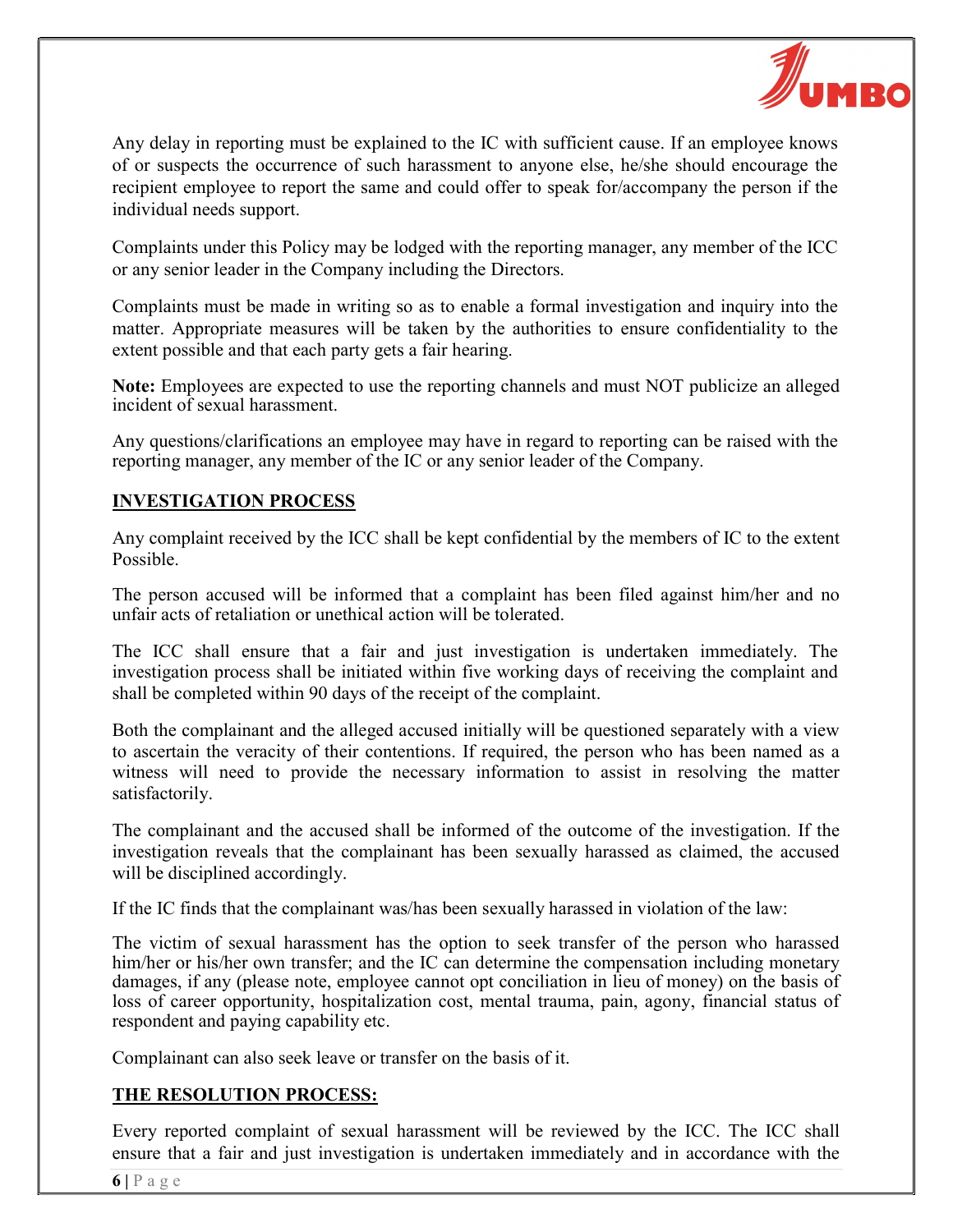

timeframe set forth in above paras and action will be taken by the ICC in accordance with Disciplinary Action given hereunder, as appropriate, within 60 days of completion of the investigation.

Based on the type and severity of the complaint as assessed by the ICC, appropriate resolution process will be suggested in consultation with the complainant and accused. This may be a mediated resolution or a full-fledged investigation by the ICC. If mediation is successful with both parties, they must accept the same in writing. The investigation will be done promptly, thoroughly and in as confidential a manner as possible. The investigation process and end result will be documented in writing.

Those found guilty will be subjected to appropriate disciplinary action.

## DISCIPLINARY ACTION

Where any misconduct is found by the ICC, appropriate disciplinary action shall be taken against the accused. Disciplinary action may range from and include oral/written warnings, transfer or a change of role, withholding promotion, suspension or even dismissal. This action shall be in addition to any legal recourse sought by the complainant, in a court of competent jurisdiction.

### CONFIDENTIALITY

It shall be the duty of everyone (including the members of the ICC, the complainant, the defendant, witnesses and other participants) involved in the process to ensure that all incidents/grievances/complaints lodged under this Policy are kept as confidential as is possible. Any person (including witnesses) who breaches confidentiality shall be subject to disciplinary action.

### PROTECTION AGAINST RETALIATION

Regardless of the outcome of a complaint made in good faith, the employee lodging the complaint and any person providing information or any witness, will be protected from any form of retaliation.

While dealing with complaints of sexual harassment, the ICC shall ensure that the Complainant or the witness are not victimized or discriminated against by the accused.

Any unwarranted pressures, retaliatory or any other type of unethical behaviour from the accused against the complainant while the investigation is in progress should be reported by the complainant to the ICC as soon as possible.

Disciplinary action will be taken by the ICC against any such complaints that are found genuine.

Retaliation will be treated as seriously as an alleged case of harassment and will apply even if the original complaint of harassment is not proven.

Retaliation will be treated as a gross misconduct and the Company will take appropriate action to address any instance of retaliation.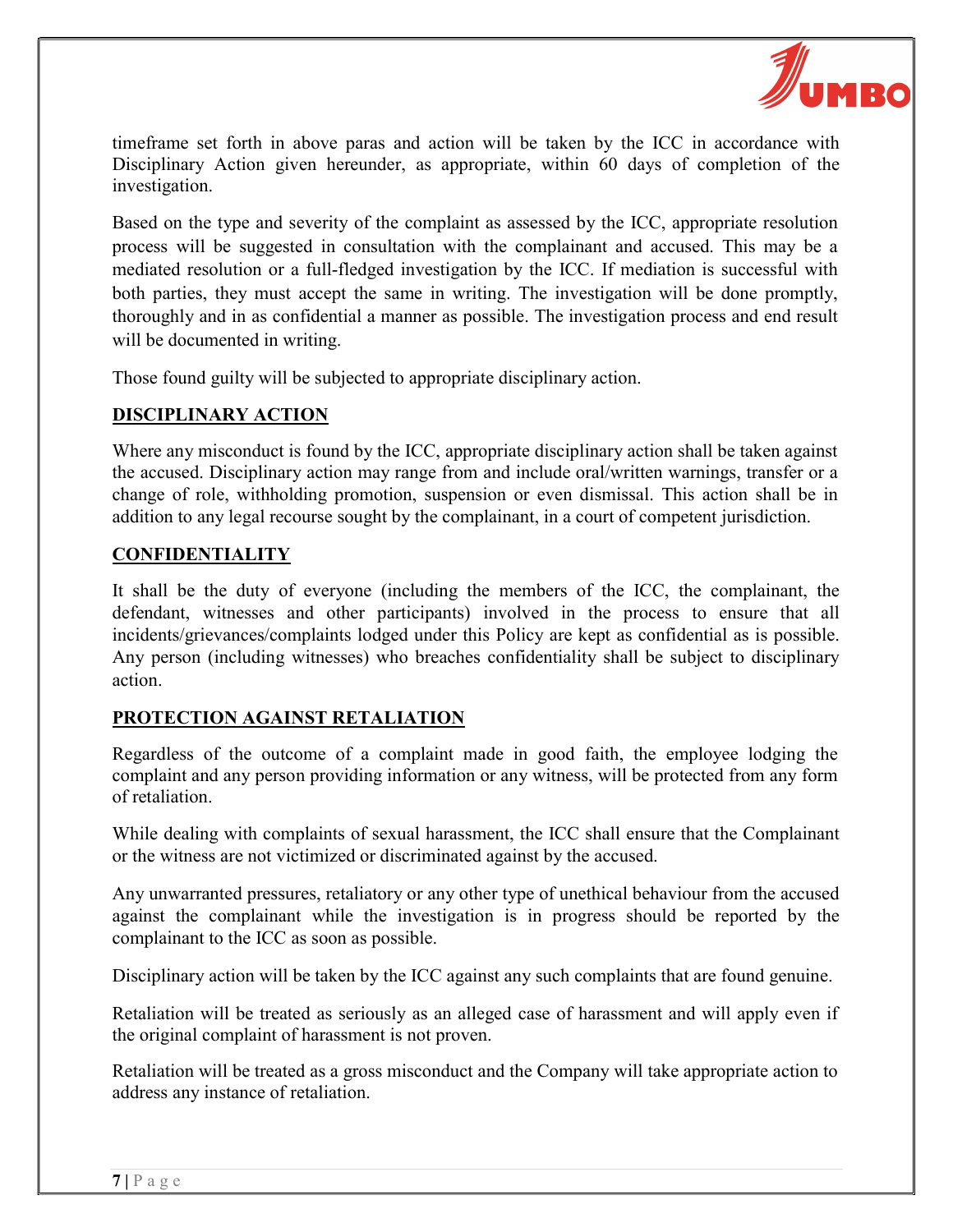

### ACCESS TO REPORTS AND DOCUMENTS

All records of complaints, including contents of meetings, results of investigations and other relevant material will be kept confidential by the Company except where disclosure is required under disciplinary or other remedial process or as required by authorities.

#### DISSEMINATION OF POLICY

The Policy shall be posted on the website of the company at http://www.jumbofin.com/.

#### JUDICIAL REMEDY

An employee who feels that a sexual harassment complaint or a retaliation complaint did not receive prompt and fair response/resolution may contact the MD & Director.

Additionally, nothing in this Policy shall prevent the complainant or the accused from pursuing formal legal remedies or resolution through Government agencies or the courts of law of the country.

### COMPLAINTS MADE WITH A MALICIOUS INTENT

This Policy has been developed as a tool to ensure that in the interest of justice and fair play, our employees have a forum and procedures to report instances of sexual harassment. However, if on investigation, it is revealed that the complaint was made with a malicious intent and with the motive of maligning the concerned individual / tarnishing his/her image in the company and to settle personal/professional scores, strict action will be taken against the complainant. This disciplinary action could include termination of employment.

### GENERAL

The Company reserves the right to modify and amend the provisions of this Policy, so as to comply with applicable legal requirements, internal policies, or with a view to alter the provisions of this Policy to the extent deemed necessary, appropriate or desirable by the Company from time to time.